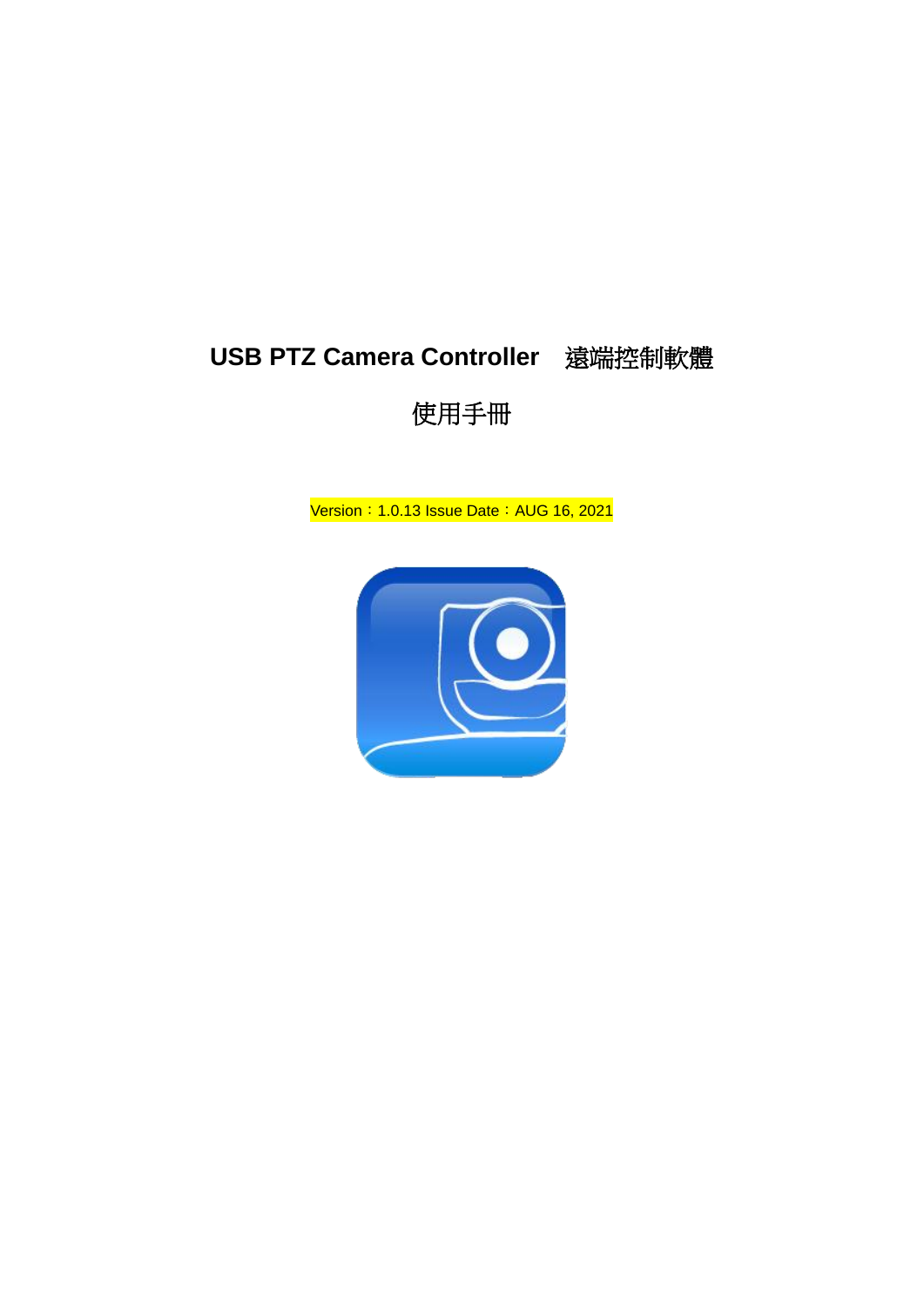## 版 權 資 訊

版權所有© Lumens Digital Optics Inc.。保留所有權利。

Lumens 為 Lumens Digital Optics Inc.註冊的商標。

若未獲得 Lumens Digital Optics Inc 之書面同意,不得以任何方式複製、重制、或傳送本檔,除非因為購買本產品可 複製本檔當備份。

為了持續改良產品,這能保留變更產品規格,恕不另行通知。本檔內之資訊可能變更,恕不另行通知。

為完整解釋或描述本產品如何使用,其他產品或公司的名稱可能會出現在本手冊中,因此沒有侵權之意。

免責聲明:對於本檔可能之技術或編輯錯誤或遺漏;提供本檔、使用或操作本產品而產生意外或關連性的損壞,Lumens Digital Optics Inc 恕不負責。

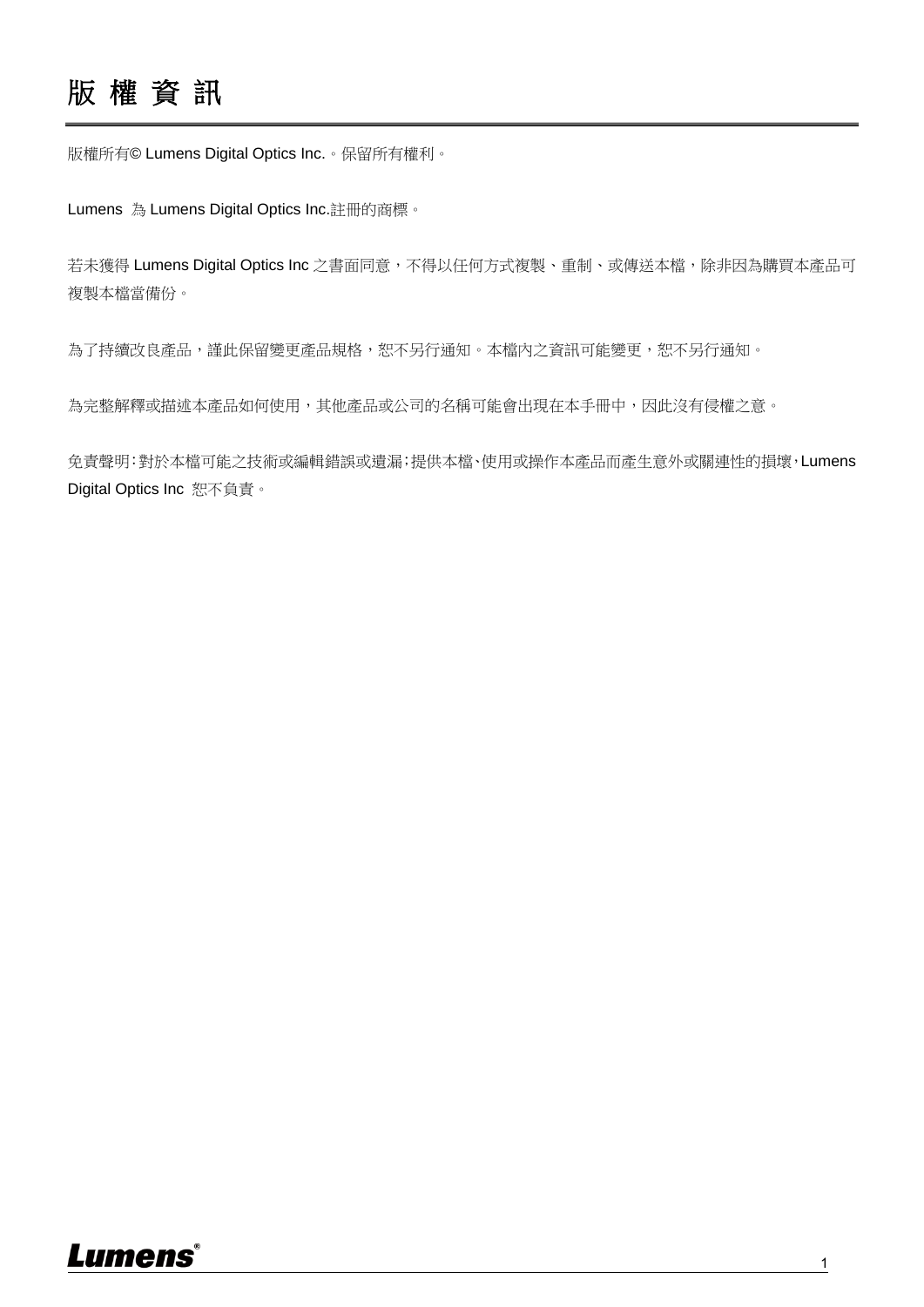|     | 5 我要執行………………………………………………………………………………………10   |  |  |
|-----|---------------------------------------------|--|--|
| 5.1 | 我要調整鏡頭的拍攝角度 ……………………………………………………………………………10 |  |  |
| 5.2 |                                             |  |  |
|     |                                             |  |  |
|     |                                             |  |  |
|     |                                             |  |  |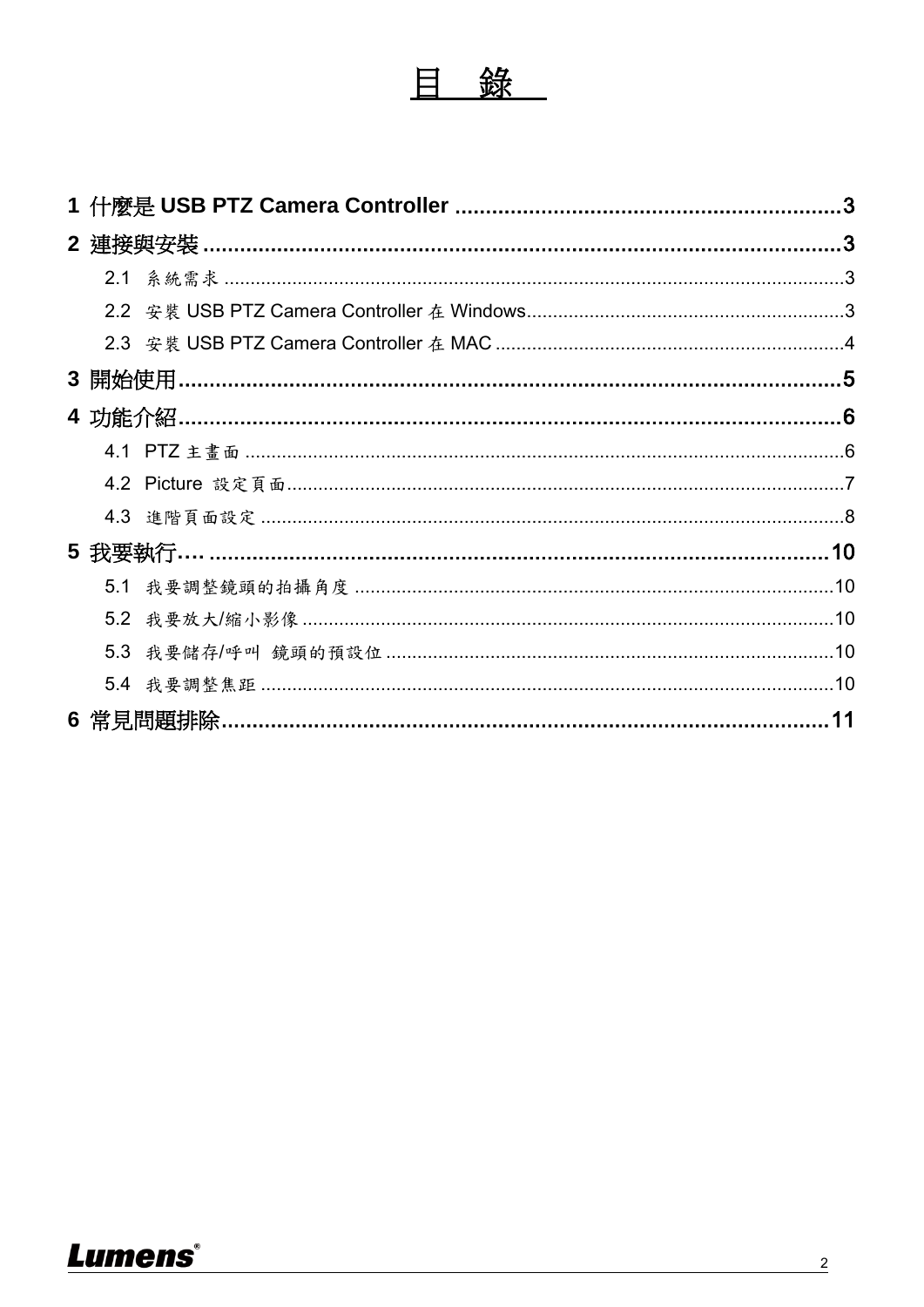# <span id="page-3-0"></span>**1** 什麼是 **USB PTZ Camera Controller**

## **1.1 USB PTZ Camera Controller** 簡介

透過此軟體可以對 PTZ 攝像機做控制及設定,以方便軟體視訊會議時操作攝像機。

**1.2** 適用機種:**VC-B10U**、**VC-B11U**、VC-B20U、VC-B30U、**MS-10**

## <span id="page-3-1"></span>**2** 連接與安裝

- <span id="page-3-2"></span>**2.1** 系統需求
	- OS: Windows 7 / 8 / 8.1 / 10
		- CPU: Intel Core 2 Duo 2GHz 以上
		- 記憶體:1GB (32-bits)/2GB(64-bits) RAM
		- 最小硬碟空間:1GB 以上
		- 最小解析度:1024\*768
		- 支援 Direct X 9
	- OS: MAC OS X 10.8~10.12
		- CPU: CPU: Intel Pentium® 2 GHz Intel Core 2 Duo
		- 記憶體:1GB DDR2 667Hz RAM 以上
		- 最小硬碟空間:1GB 以上
		- 最小解析度:1024\*768
		- 24 bit 顯示器
		- QuickTime: 7.4.5 以上

### <span id="page-3-3"></span>**2.2** 安裝 **USB PTZ Camera Controller** 在 **Windows**

**2.2.1** 點選 **[setup.exe]**,然後進入安裝畫面,依畫面指示按 **[**下一步**]**



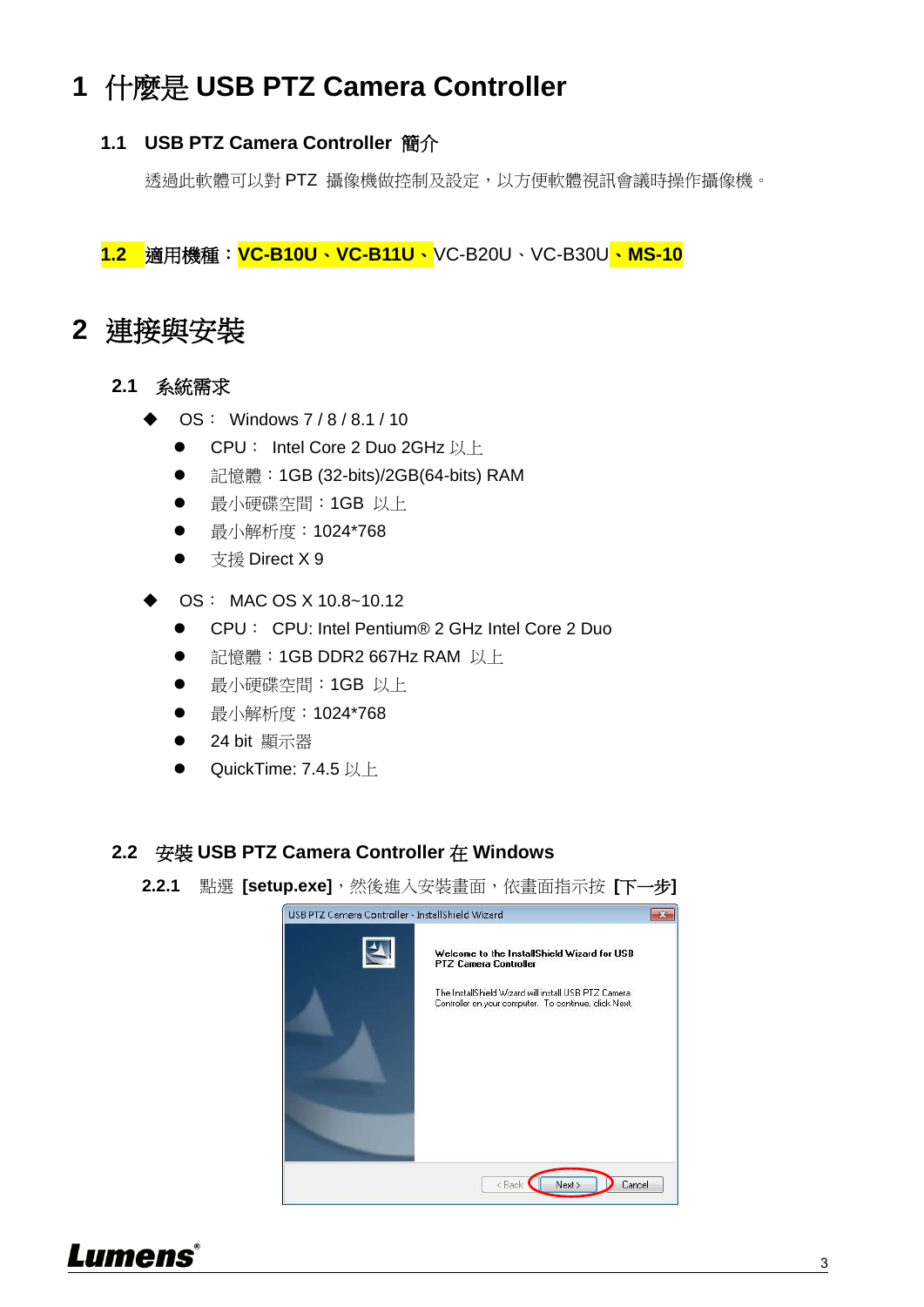#### **2.2.2** 請 **[**重新啟動**]** 電腦,以完成安裝

| USB PTZ Camera Controller - InstallShield Wizard |                                                                                                                                                                                                                                                                                                                                                                   |  |
|--------------------------------------------------|-------------------------------------------------------------------------------------------------------------------------------------------------------------------------------------------------------------------------------------------------------------------------------------------------------------------------------------------------------------------|--|
|                                                  | <b>InstallShield Wizard Complete</b><br>The InstallShield Wizard has successfully installed USB PTZ<br>Camera Controller. Before you can use the program, you must<br>restart your computer.<br>s, I want to restart my computer now.<br>No, I will restart my computer later.<br>Remove any disks from their drives, and then click Finish to<br>complete setup. |  |
| Finish<br>< Back<br>Cancel                       |                                                                                                                                                                                                                                                                                                                                                                   |  |

### <span id="page-4-0"></span>**2.3** 安裝 **USB PTZ Camera Controller** 在 **MAC**

- **2.3.1** 請至 **LumensTM** 網站下載 **USB PTZ Camera Controlle**r 軟體。
- **2.3.2** 將下載檔案解壓縮後,點選 [*USBPTZCameraController.pkg*] 執行安裝。
- **2.3.3** 依螢幕指示執行安裝。
- **2.3.4** 按 [繼續] 。



**2.3.5** 按 [安裝].



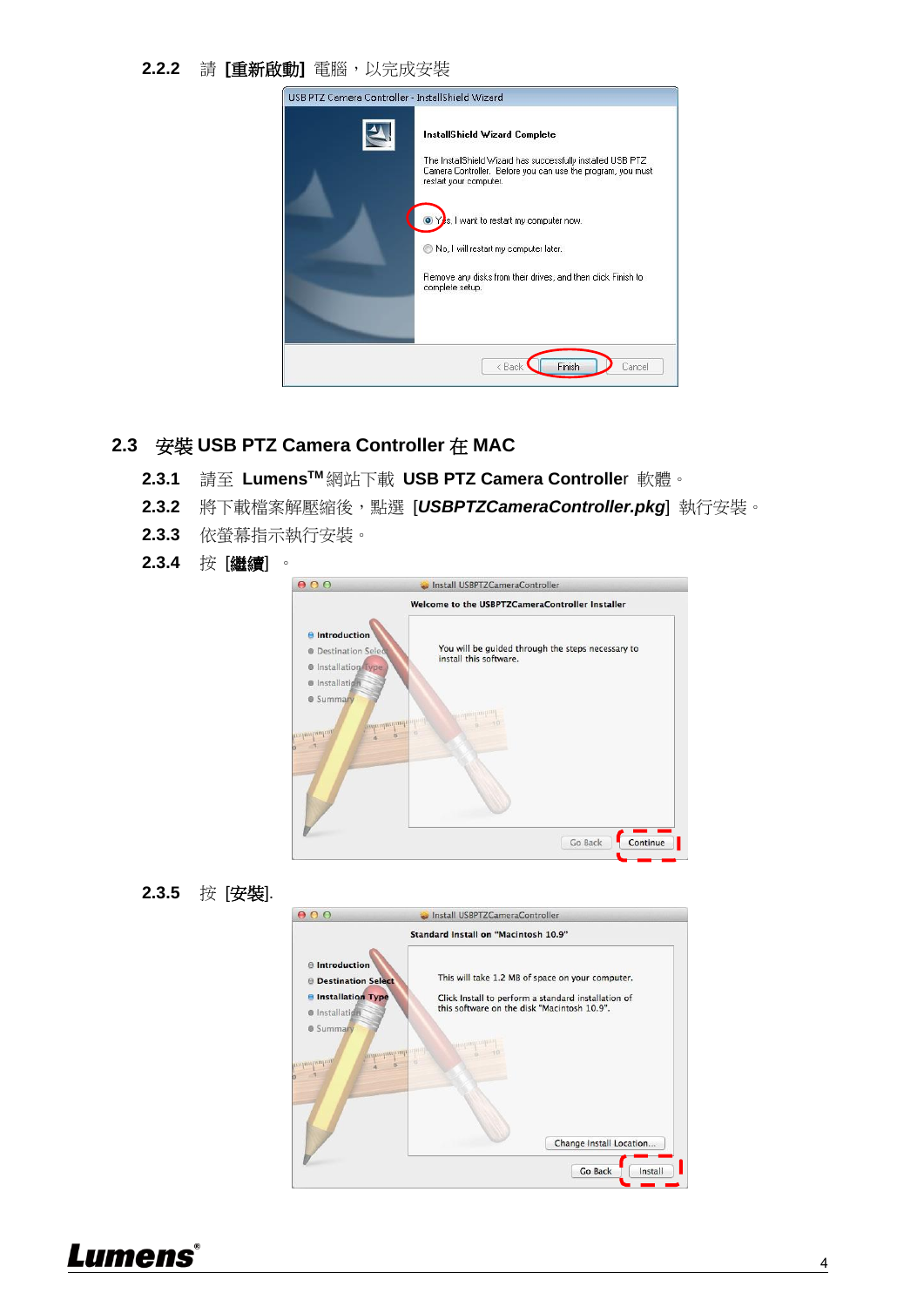**2.3.6** 輸入名稱及密碼且按 [ 安裝軟體 ] 。

| Type an administrator's name and password<br>to allow this. |  |
|-------------------------------------------------------------|--|
| Name:                                                       |  |
| Password:                                                   |  |

**2.3.7** 按 [繼續安裝] 。



### **2.3.8** 按 [重新啟動] 以完成安裝軟體。

| Install USBPTZCameraController                                                                                                                                          |
|-------------------------------------------------------------------------------------------------------------------------------------------------------------------------|
| The installation was completed successfully.<br>The installation was successful.<br><b>Contact Indianal Division</b><br>The software was installed.<br>Go Back<br>Close |
|                                                                                                                                                                         |

## <span id="page-5-0"></span>**3** 開始使用

開始使用前, 務必確認攝像機安裝完成, 視訊會議開始後, 再打開 *USB PTZ Camera Controller*。

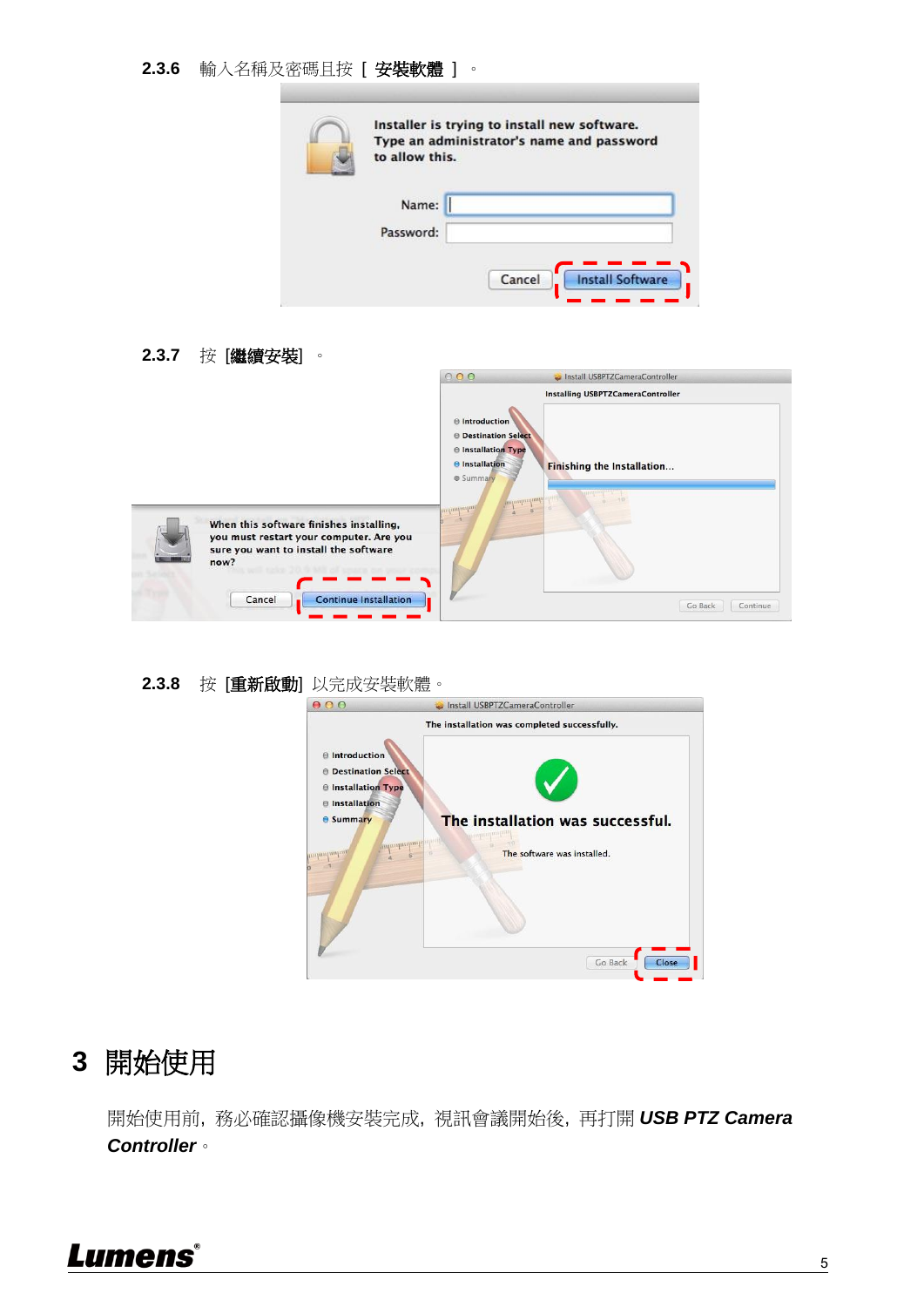# <span id="page-6-1"></span><span id="page-6-0"></span>**4** 功能介紹

## **4.1 PTZ** 主畫面

此頁面提供攝像機常用之操作功能



## **<**說明**>**以下說明依圖示左至右、上至下順序排列

| 編號 | 功能                                    | 說明                                |
|----|---------------------------------------|-----------------------------------|
| 1. | $\langle , \rangle, \lambda, \forall$ | 移動鏡頭                              |
| 2. | Call Preset (1~6)                     | 預設位快捷鍵                            |
| 3. | Zoom $+/-$                            | 調整影像大小(解析度為 4K 時,不支援              |
|    |                                       | <b>VC-B11U · MS-10)</b>           |
|    | Backlight /                           | 背光補償 <mark>(不支援 VC-B10U)</mark> / |
|    | <b>Auto Framing</b>                   | 智能取景                              |

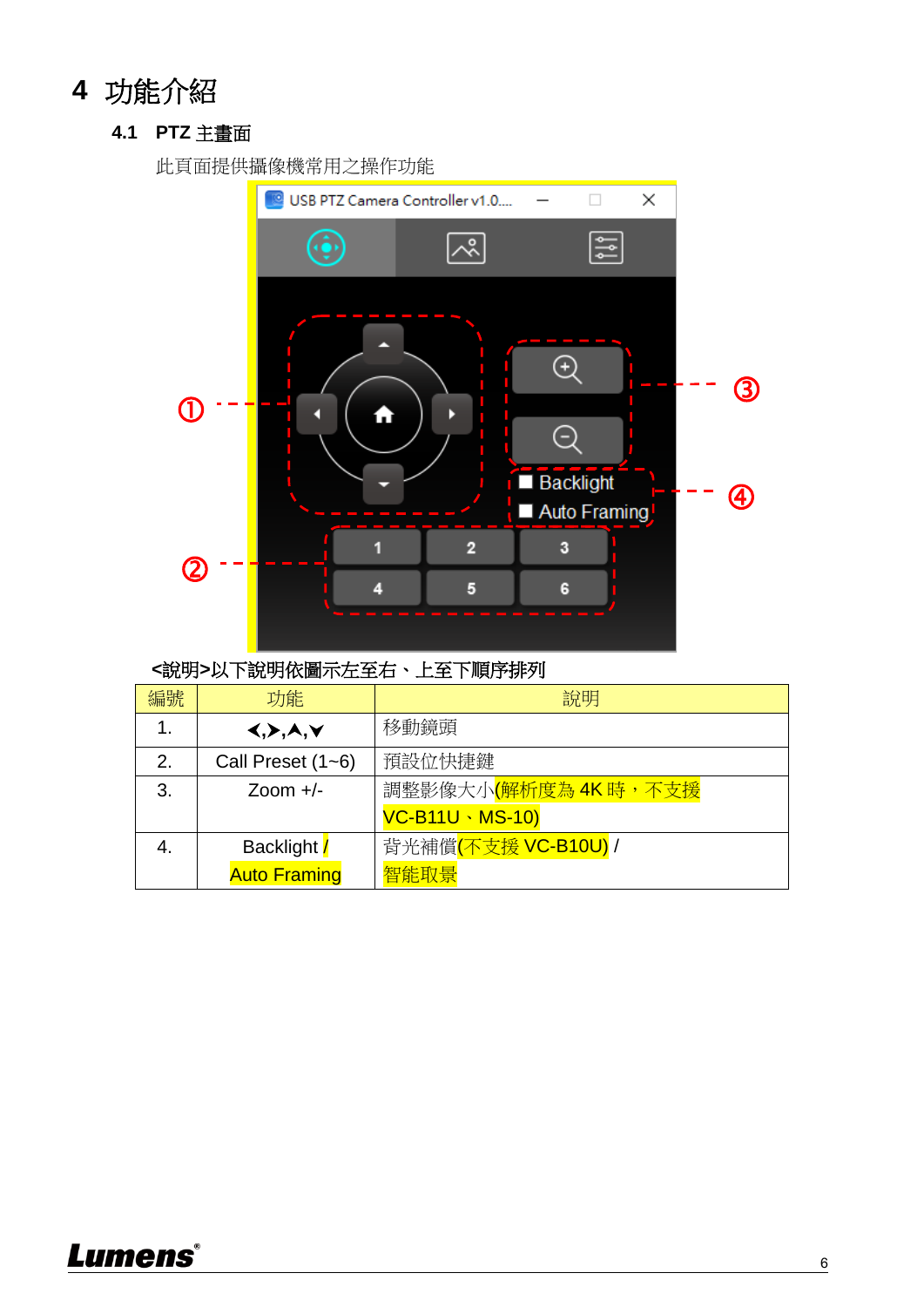## <span id="page-7-0"></span>**4.2 Picture** 設定頁面

此頁面可修改影像品質之相關參數

| USB PTZ Camera Controller v1.0<br>× |   |      |  |  |
|-------------------------------------|---|------|--|--|
|                                     | ۰ |      |  |  |
|                                     |   |      |  |  |
| Sharpness                           |   | 3    |  |  |
| 2D <sub>NR</sub>                    |   | Auto |  |  |
| 3D <sub>NR</sub>                    |   | Auto |  |  |
| Saturation                          |   | 14   |  |  |
| Hue                                 |   | 7    |  |  |
| Gamma                               |   | 0    |  |  |
| <b>Brightness</b>                   |   | 7    |  |  |
| Contrast                            |   | 0    |  |  |
| Mirror / Flip                       |   | Off  |  |  |
|                                     |   |      |  |  |
|                                     |   |      |  |  |

**<**說明**>**以下說明依圖示左至右、上至下順序排列

| 編號 | 功能                | 說明                       |
|----|-------------------|--------------------------|
| 1. | <b>Sharpness</b>  | 調整影像銳利度                  |
| 2. | 2D <sub>NR</sub>  | 雜訊抑制設定                   |
| 3. | 3D <sub>NR</sub>  | 3D 動態雜訊抑制設定(不支援 VC-B10U) |
| 4. | Saturation        | 調整影像飽和度                  |
| 5. | Hue               | 調整影像色調                   |
| 6. | Gamma             | 調整影像 Gamma值              |
| 7. | <b>Brightness</b> | 調整影像亮度                   |
| 8. | Contrast          | 調整影像對比值                  |
| 9. | Mirror / Flip     | 設定畫面翻轉(不支援 VC-B10U)      |

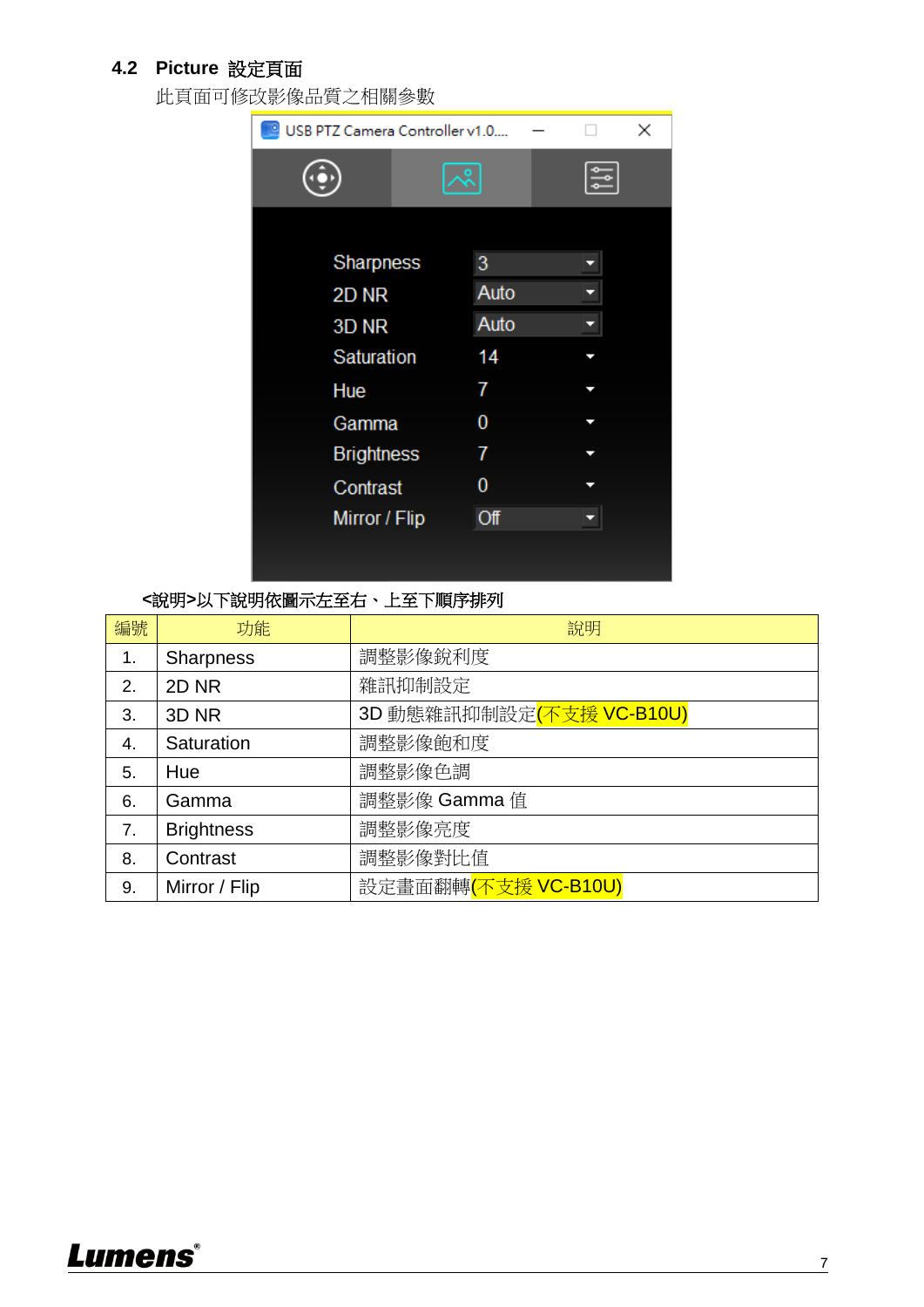## <span id="page-8-0"></span>**4.3** 進階頁面設定

此頁面提供攝像機進階功能及設定

| $\times$<br>USB PTZ Camera Controller v1.0<br><b>I</b>                                        | <b>USB PTZ Camera Controller v1.0.10</b>                                        |  |
|-----------------------------------------------------------------------------------------------|---------------------------------------------------------------------------------|--|
| 들<br>ペ<br>$\mathbf{\Omega}$                                                                   | ≌<br>ペ                                                                          |  |
| <b>Live Preview</b><br>Enable Capture                                                         | $\left[\mathbf{c}\right]$<br>60 Hz<br><b>Power Freq</b><br><b>Live Preview</b>  |  |
| <b>Resolution</b><br>Capture                                                                  | $\ddot{\bm{\omega}}$<br>Last Me<br><b>Initial Position</b><br><b>Resolution</b> |  |
| Power Freq. 60 Hz -<br>Preset                                                                 | $\boxed{\mathbf{c}}$<br>5x<br>Zoom Limit<br>Preset                              |  |
| <b>Property Page</b><br><b>Exposure</b>                                                       | $ \mathbf{c} $<br>On<br><b>IR Remote</b><br><b>Exposure</b>                     |  |
| <b>White Balance</b><br><b>Factory Reset</b>                                                  | <b>White Balance</b><br>Auto framing<br><b>Export</b>                           |  |
| <b>Zoom Limit</b><br><b>Hotkeys</b>                                                           | Capture<br>Import                                                               |  |
| <b>IR Remote</b><br><b>On</b><br>Export<br>Import                                             | <b>Factory Reset</b><br><b>Hotkeys</b>                                          |  |
| <b>Initial Position</b><br>Last Memory<br><b>Auto Framing</b><br><b>FW version: [v8.0.10]</b> | FW Version: [v8.0.1]                                                            |  |

### **<**說明**>**以下說明依圖示左至右、上至下順序排列

| 編號             | 功能                      | 說明                                  |
|----------------|-------------------------|-------------------------------------|
| 1 <sub>1</sub> | <b>Live Preview</b>     | 開啟 USB PTZ Camera 之預覽視窗             |
| 2.             | Resolution              | 設定預覽視窗解析度,開啟預覽視窗之後才能使用此功能           |
| 3.             | <b>Enable Capture</b>   | 開關影像擷取功能                            |
| 4.             | Capture                 | 擷取影像                                |
| 5.             | Preset                  | 開啟預設位設定視窗                           |
| 6.             | Exposure                | 開啟曝光設定視窗 <mark>(不支援 VC-B10U)</mark> |
| 7 <sub>1</sub> | <b>White Balance</b>    | 開啟白平衡設定視窗                           |
| 8.             | <b>Zoom Limit</b>       | 放大倍率限制(支援 VC-B10U)                  |
| 9.             | <b>IR Remote</b>        | 開關遙控器(不支援 VC-B20U、VC-B30U)          |
| 10.            | <b>Initial Position</b> | 設定開機起始位置(不支援 VC-B20U、VC-B30U)       |
| 11.            | <b>Auto Focus</b>       | 開啟自動對焦設定視窗(支援 VC-B20U、VC-B30U)      |
| 12.            | Power Freq.             | 重設電源頻率                              |
| 13.            | <b>Property Page</b>    | 開啟 Windows 內建的視訊參數設定頁面              |
| 14.            | <b>Factory Reset</b>    | 還原出廠設置                              |
| 15.            | <b>Hotkeys</b>          | 熱鍵設定                                |
| 16.            | Export                  | 匯出目前 Camera 的設定                     |
| 17.            | Import                  | 匯入 Camera 的設定                       |
| 18.            | FW version              | 顯示攝像機版本號碼                           |
| 19.            | <b>Auto Framing</b>     | 智能取景設定(支援 VC-B11U、MS-10)            |
| 20.            | <b>Privacy Mode</b>     | 開關隱私設定(支援 VC-B30U)                  |
|                |                         | Privacy Mode<br>Off                 |

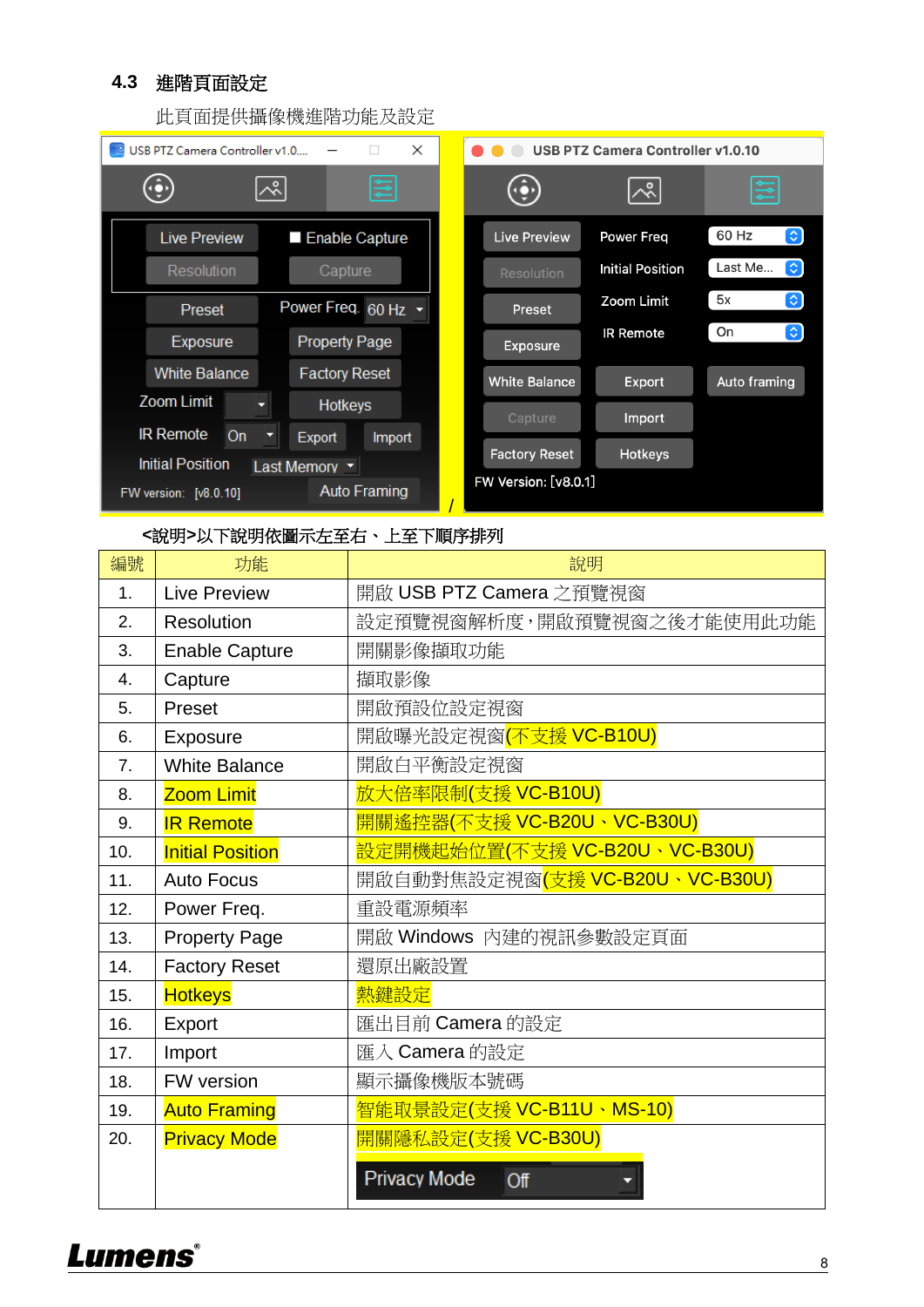### **4.3.1** 曝光值設定

| 編號               | 功能                    | 說明                              |
|------------------|-----------------------|---------------------------------|
| 1.               | Mode                  | 曝光模式設定                          |
| 2.               | Exposure Comp.        | AE Level(支援 VC-B30U)            |
| 3.               | <b>Exposure Level</b> | 調整曝光等級                          |
| $\overline{4}$ . | <b>Manual Gain</b>    | 當模式設定為 Manual 時可調整              |
| 5.               | <b>Manual Speed</b>   | 當模式設定為 Shutter Pri 時可調整.        |
| 6.               | <b>Manual Iris</b>    | 當模式設定為 Manual 或 IRIS Pri 時可調整   |
| 7.               | <b>Gain Limit</b>     | 不同 AE Mode 分別各自儲存 Gain Limit 參數 |
| 8.               | <b>WDR</b>            | WDR 依 AE mode 儲存參數              |

## **4.3.2** 自動對焦

| 編號             | 功能                    | 說明                 |
|----------------|-----------------------|--------------------|
| $\mathbf{1}$ . | Mode                  | 對焦模式設定             |
| 2.             | <b>AF Sensitivity</b> | 選擇觸發 AF 的速度        |
| 3.             | AF Speed              | 觸發 AF 後,聚焦的速度      |
| 4.             | AF Frame              | 選擇是以全畫面或是畫面中心為對焦重點 |
| 5.             | Focus                 | 當模式設定為 Manual 時可調整 |
| 6.             | AF One Push Trigger   | 單次執行對焦             |
| 7.             | Refresh               | 更新 Focus 位置狀態      |

### **4.3.3** 白平衡設定

| 編號 | 功能                        | 說明                                |
|----|---------------------------|-----------------------------------|
| 1. | Mode                      | 白平衡模式設定                           |
| 2. | <b>Auto Type Select</b>   | 選擇 Auto mode 下之不同使用模式(支援 VC-B20U) |
| 3. | <b>Red Gain</b>           | 當模式設定為 Manual 時可調整                |
| 4. | <b>Blue Gain</b>          | 當模式設定為 Manual 時可調整                |
| 5. | <b>Auto White Balance</b> | 單次執行自動白平衡                         |
| 6. | Refresh                   | 更新 Red Gain 與 Blue Gain 位置狀態      |

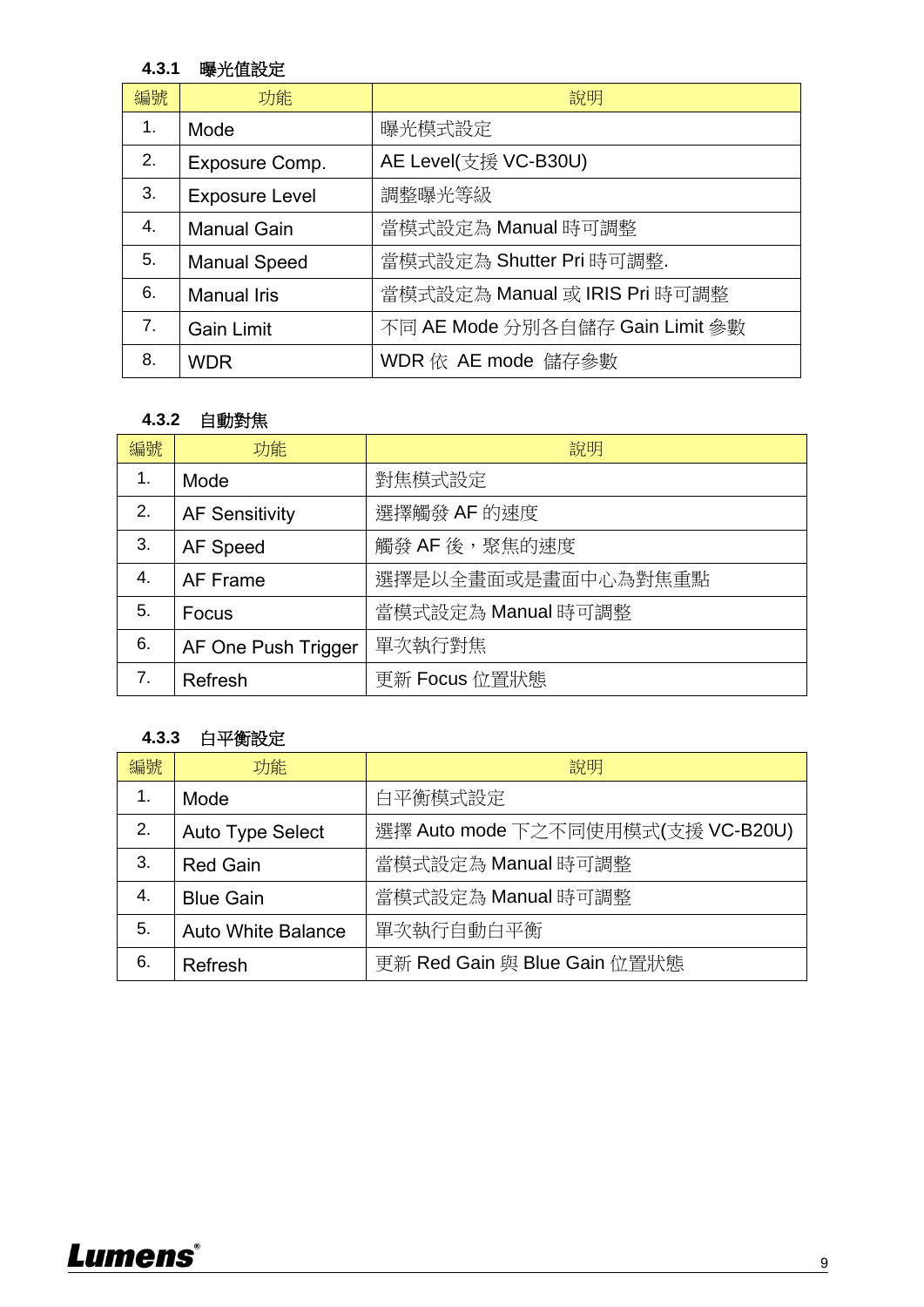# <span id="page-10-0"></span>**5** 我要執行**….**

#### <span id="page-10-1"></span>**5.1** 我要調整鏡頭的拍攝角度

- 1. 切換到 PTZ 更面
- 2. 按[√,▶,▲,▼]調整鏡頭,直到影像顯示需求角度

#### <span id="page-10-2"></span>**5.2** 我要放大**/**[縮小影像](outbind://97/#_Toc196709229)

- 1. 切換到 PTZ 算面
- 2. 按[ **+** ]放大影像
- 3. 按[ **-** ]縮小影像

### <span id="page-10-3"></span>**5.3** 我要儲存**/**呼叫 鏡頭的預設位

#### **5.3.1** 快速執行預設位切換

- 1. 切換到 PTZ 頁面
- 2. 按[1~6]任一鍵,切換鏡頭角度

#### **5.3.2** 預設位切換

- 1. 切換到進階設定 三頁面
- 2. 按[Preset]開啟預設位設定視窗
- 3. 選擇預設位號碼[0~127]
- 4. 按[Call Preset]執行切換

#### **5.3.3** 儲存預設位

- 1. 切換到進階設定 三頁面
- 2. 按[Preset]開啟預設位設定視窗
- 3. 按[≺, **>**, ▲, ▼ ]調整鏡頭
- 4. 按[ **+/-** ]調整影像
- 5. 選擇預設位號碼[0~127]
- 6. 按[Set Preset]儲存預設位

#### <span id="page-10-4"></span>**5.4** 我要調整焦距

- 1. 切換到進階設定 三頁面
- 2. 按[**Auto Focus**]開啟自動對焦設定視窗
- 3. 選擇模式為[Manual]
- 4. 調整[Focus]
- 5. 完成後按視窗右上角[x]離開